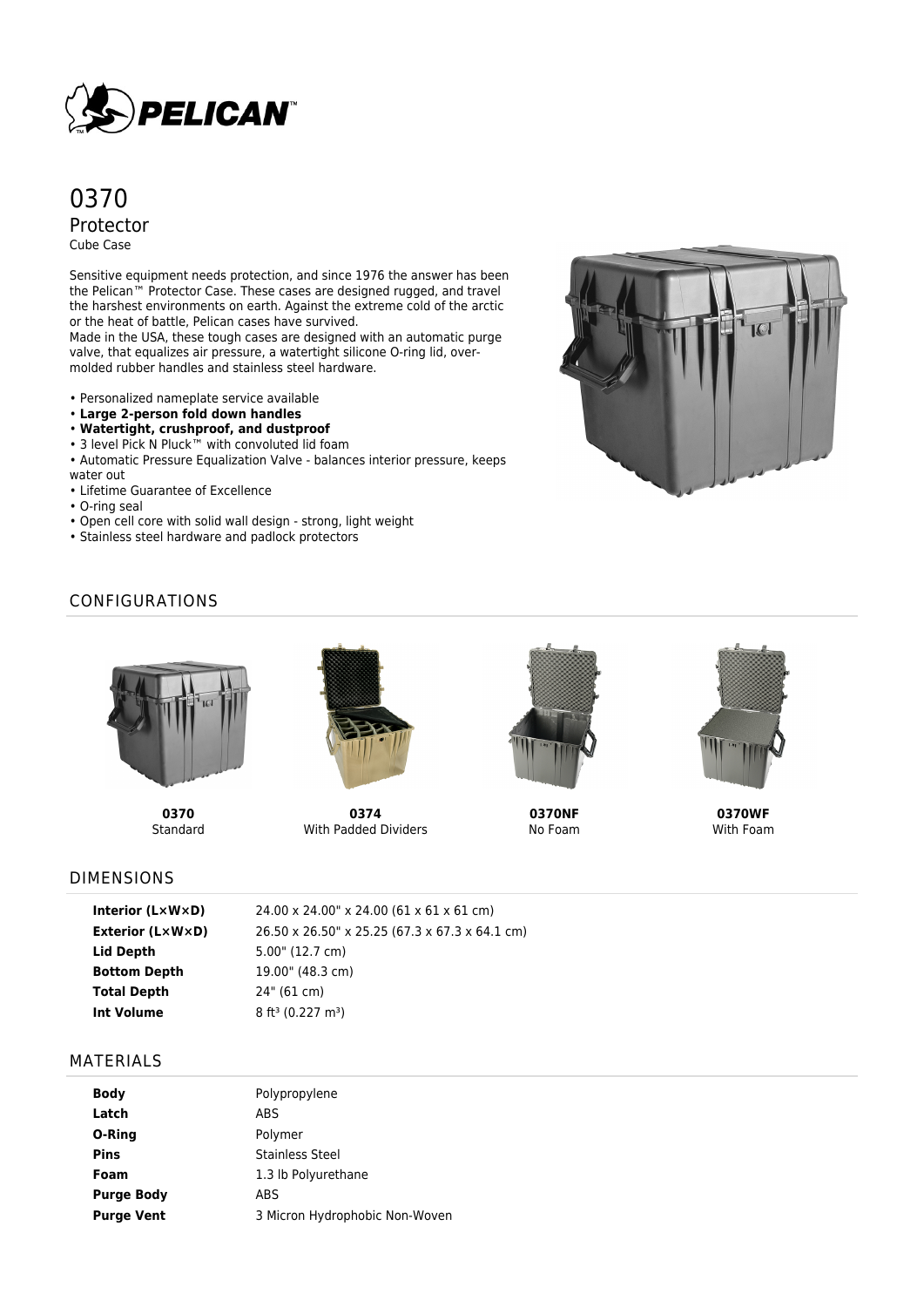### COLOURS

#### **Black**

#### WEIGHT

| <b>Weight With Foam</b>   | 41.00 lbs (18.6 kg) |
|---------------------------|---------------------|
| <b>Weight Empty</b>       | 31.97 lbs (14.5 kg) |
| <b>Buoyancy</b>           | 465.18 lbs (211 kg) |
| <b>Master Pack Weight</b> | 46.78 lbs (21.2 kg) |

#### TEMPERATURE

| <b>Minimum Temperature</b>                 | $-40^{\circ}$ F (-40 $^{\circ}$ C) |
|--------------------------------------------|------------------------------------|
| <b>Maximum Temperature</b> 210°F (98.9 °C) |                                    |

#### CERTIFICATIONS

| IP67                  |
|-----------------------|
| <b>Def Stan 81-41</b> |
| <b>STANAG 4280</b>    |

### OTHER

| <b>Master Pack</b>  |     |
|---------------------|-----|
| <b>Nameplate</b>    | yes |
| <b>Reduced Area</b> | ves |
| <b>Military</b>     | yes |

## ACCESSORIES





**0371**

**0357** Cube Case Mobility Package 8 pc. Replacement Foam Set



**1507** Quick Mounts - set of 4



동물 **1506TSA**

TSA Lock



**0373** Replacement O-ring



**0375** Padded Divider Set



**0379** Lid Organizer

**Pelican** 23215 Early Ave • Torrance, CA 90505 USA • Phone: (310) 326-4700 • (800) 473-5422 • Fax: (310) 326-3311 [sales@pelican.com](mailto:sales@pelican.com) • [www.pelican.com](http://www.pelican.com)

**1500D** Desiccant Silica Gel